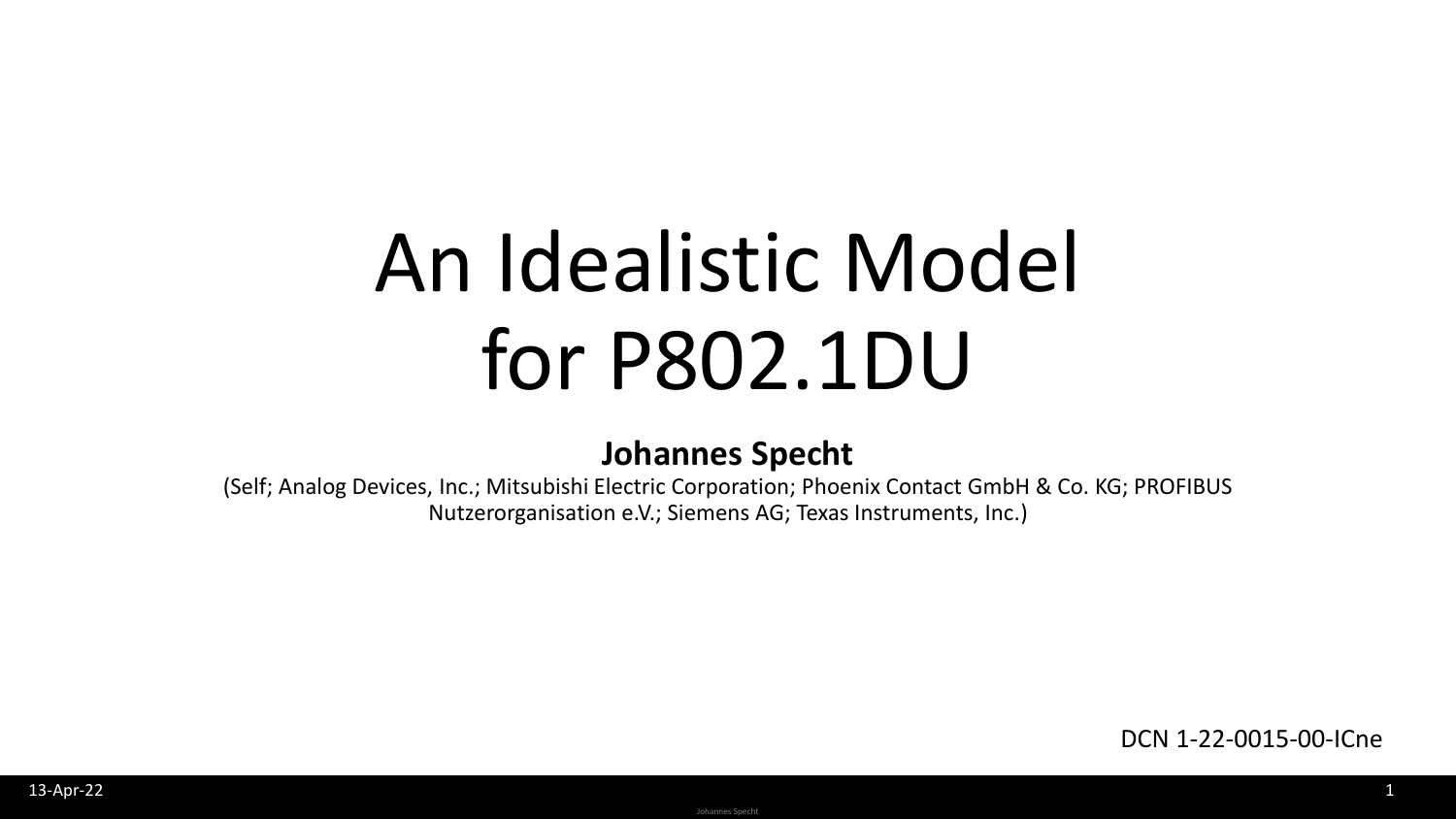## Introduction

- This slide set is a result of the inspiring discussions during the IEEE WG 802.3 PAR&CSD review ad-hoc on February 24, 2022 and subsequent meetings until the IEEE WG 802.3 closing plenary meeting in March 17, 2022.
- The impression of the author is, that at there may be the concern that P802.1DU would break compatibility with the IEEE Std 802.3-2018 MAC **model:**
	- The following properties appear to be of primary interest to be retained: [\(https://www.ieee802.org/3/email\\_dialog/msg01286.html\)](https://www.ieee802.org/3/email_dialog/msg01286.html):
		- Leave MA\_UNITDATA.request as an **atomic** (and **instantaneous!**) event
		- Leave MA\_UNITDATA.indiciation as an **atomic** (and **instantaneous!**) event

The interpretation of **atomic** and **instantaneous** appears to be an idealized one – it is an *internal* model in an IEEE 802 Standard; only the *external* visible behavior of Bridge **implementations** matters for conformance.

- In addition, there may be concerns that octet-by-octet transfers above an 802.3 MAC are inevitable.
- In contrast, the **model** [demonstrated in https://www.ieee802.org/1/files/public/docs2021/new-specht-ctf-802-](https://www.ieee802.org/1/files/public/docs2021/new-specht-ctf-802-1-1121-v01.pdf) 1-1121-v01.pdf is closer to Bridge implementations.
- However:
	- There is no issue in considering an idealized **model** for P802.1DU that satisfying the aforesaid properties very explicitly.
	- The subsequent slides outline how such a **model** could look like.
	- **Both models in combination** demonstrate a spectrum of options from which we can choose during Stds developments.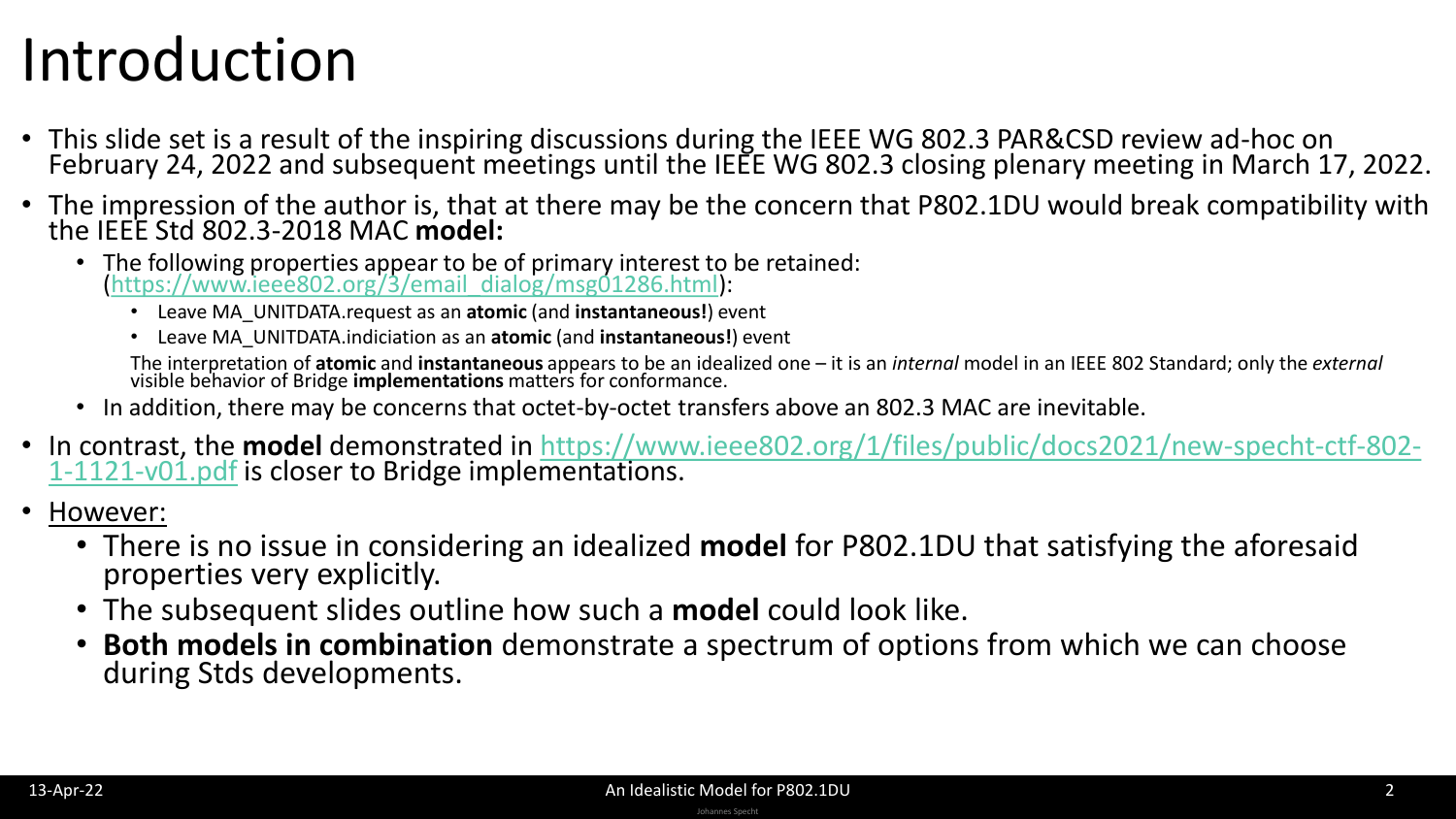# The Basics Explained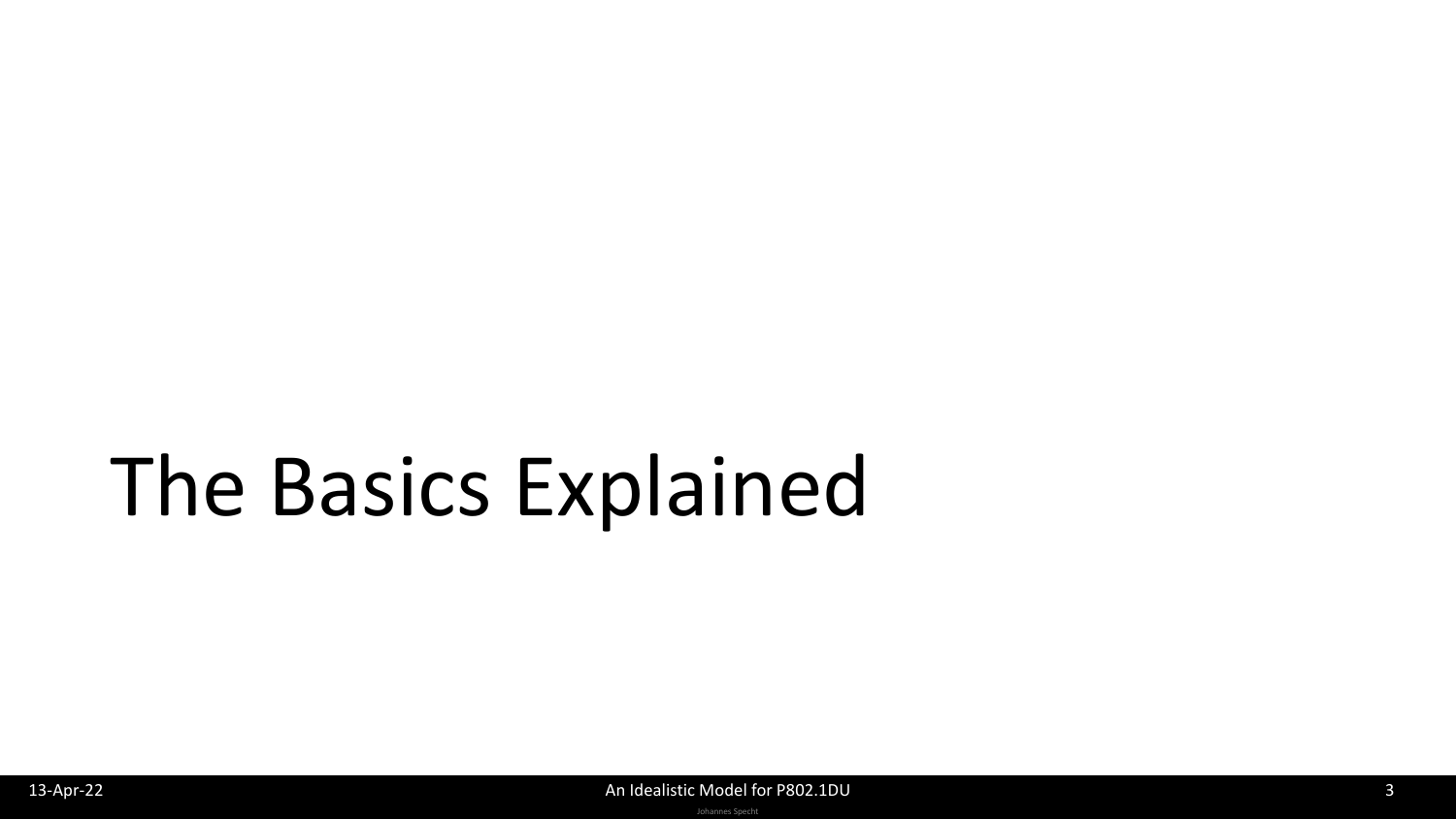## Layering/Baggy-Pants Diagram



#### **Notes:**

- The subsequent slides omit ISS $\Leftrightarrow$  EISS translations for simplicity.
- While this slide set refers to the layering in existing IEEE 802.1 base standards (IEEE Std 802.1Q, IEEE 802.1AC, etc.), reasons for a new base Standard project [instead of amendment projects are found in https://mentor.ieee.org/802.1/dcn/21/1-21-0037-00-ICne-ieee-802-tutorial-cut-through-forwarding-ctf-among](https://mentor.ieee.org/802.1/dcn/21/1-21-0037-00-ICne-ieee-802-tutorial-cut-through-forwarding-ctf-among-ethernet-networks.pdf)ethernet-networks.pdf.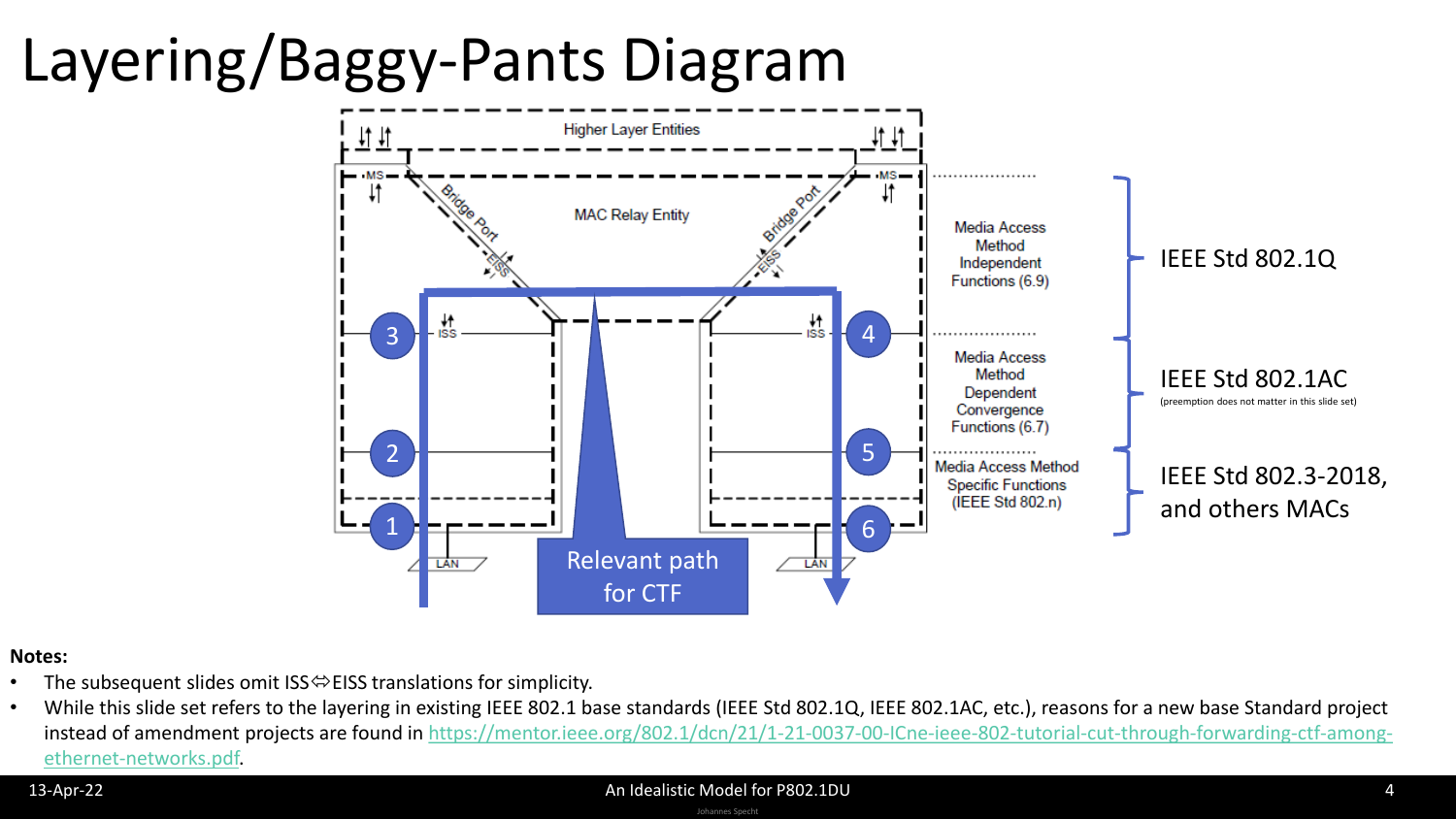### Linearized View

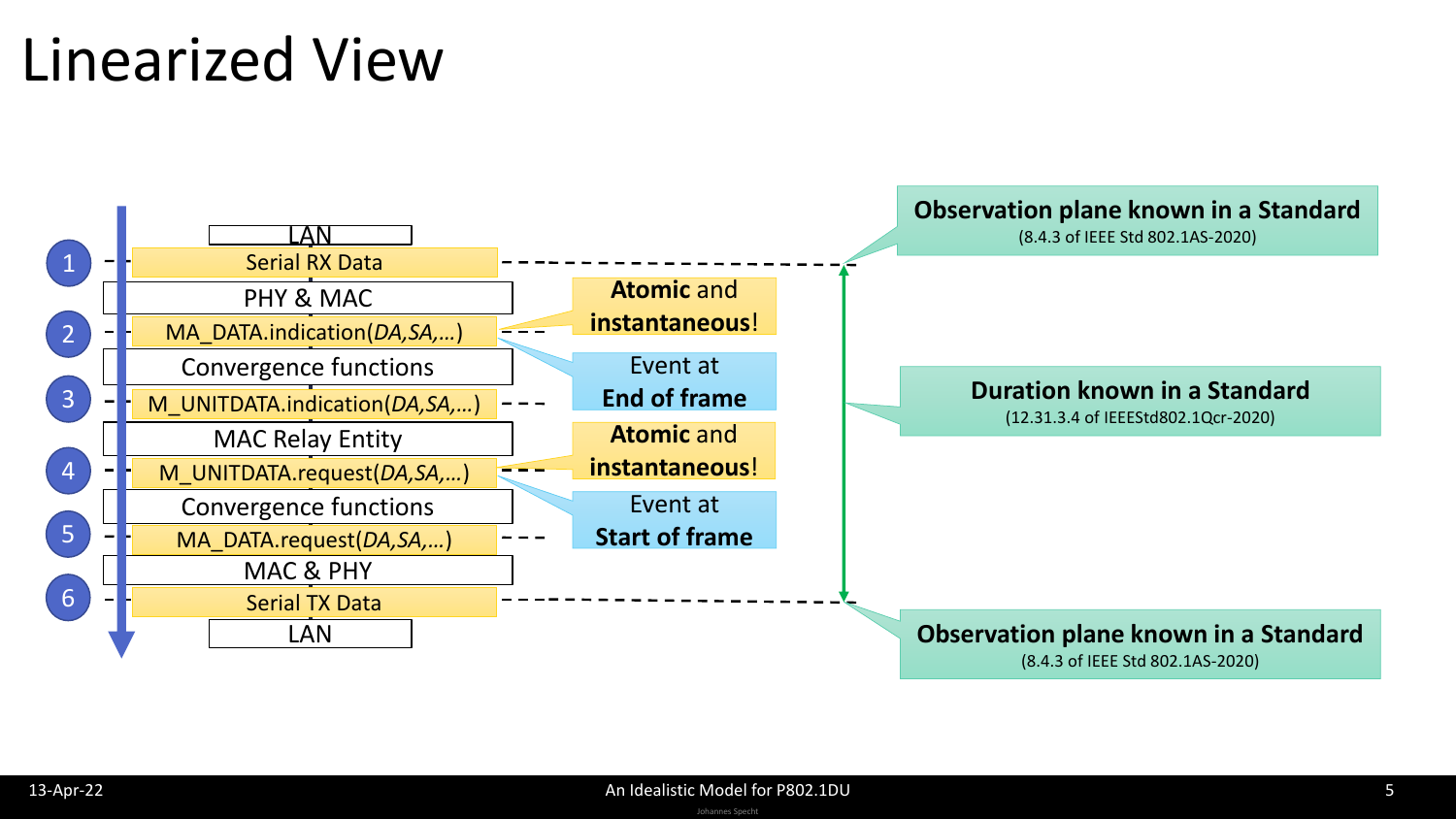## Store-and-Forward vs. Cut-Through Forwarding





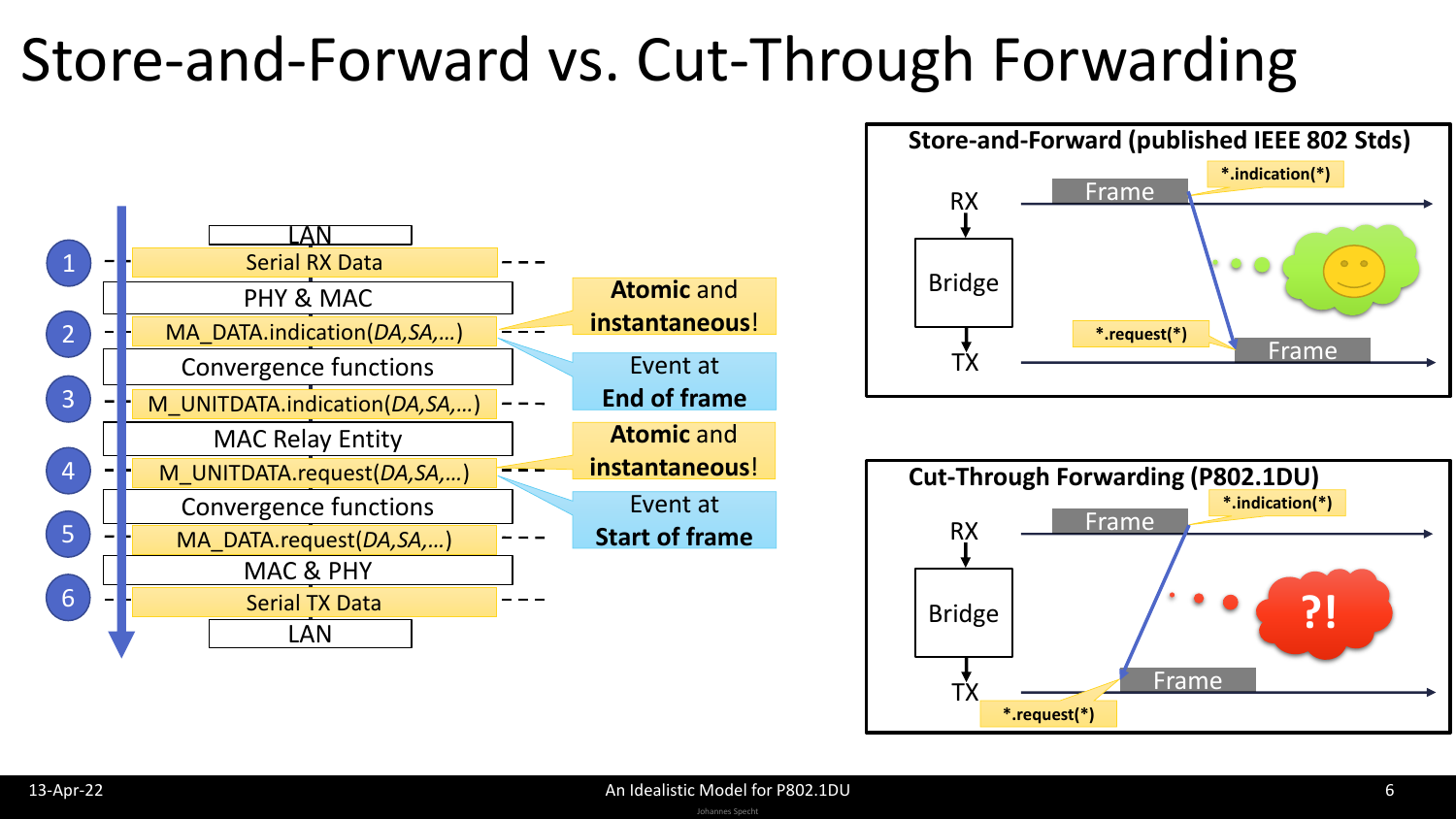# Layering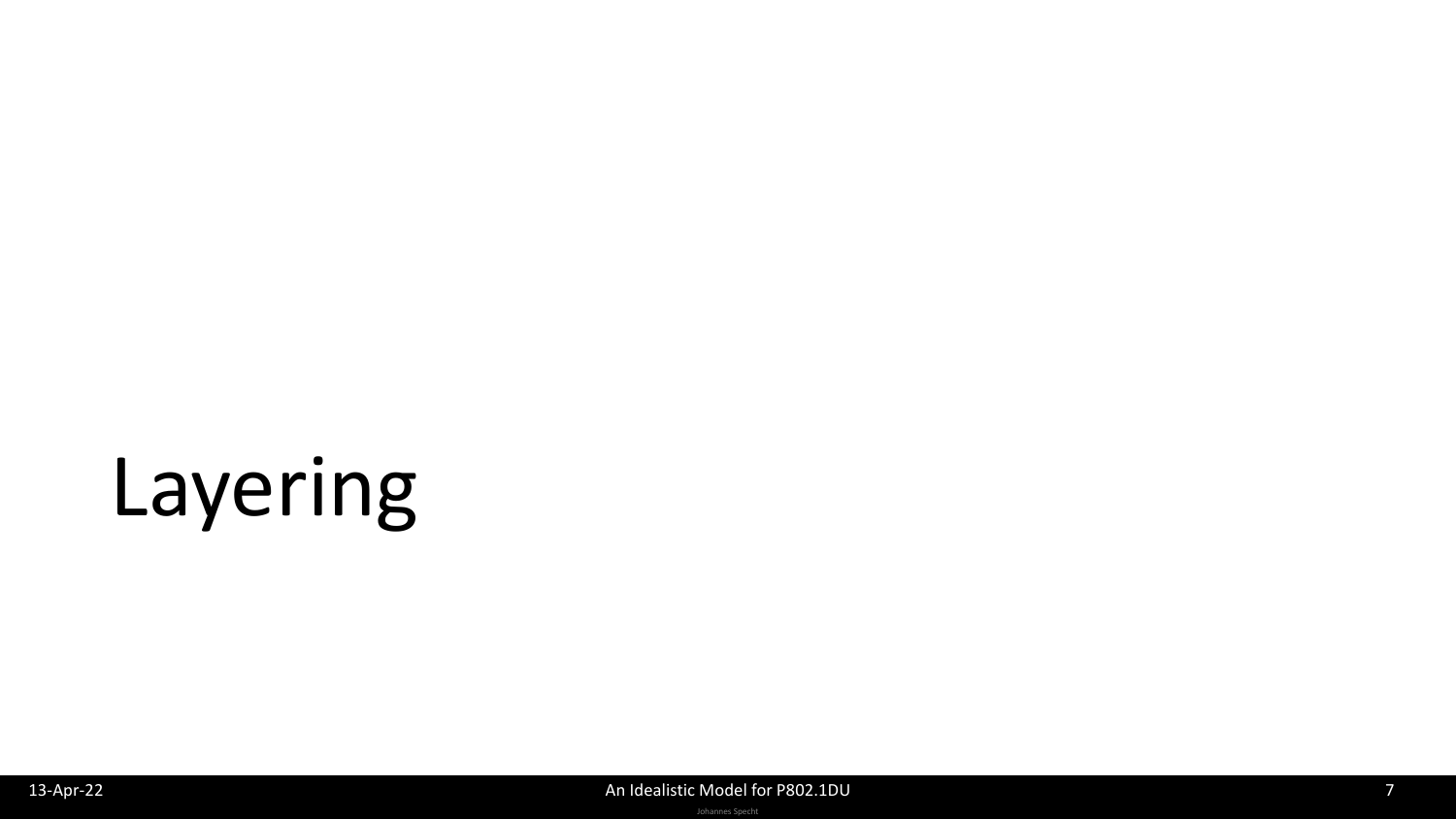## Layering/Baggy-Pants Diagram

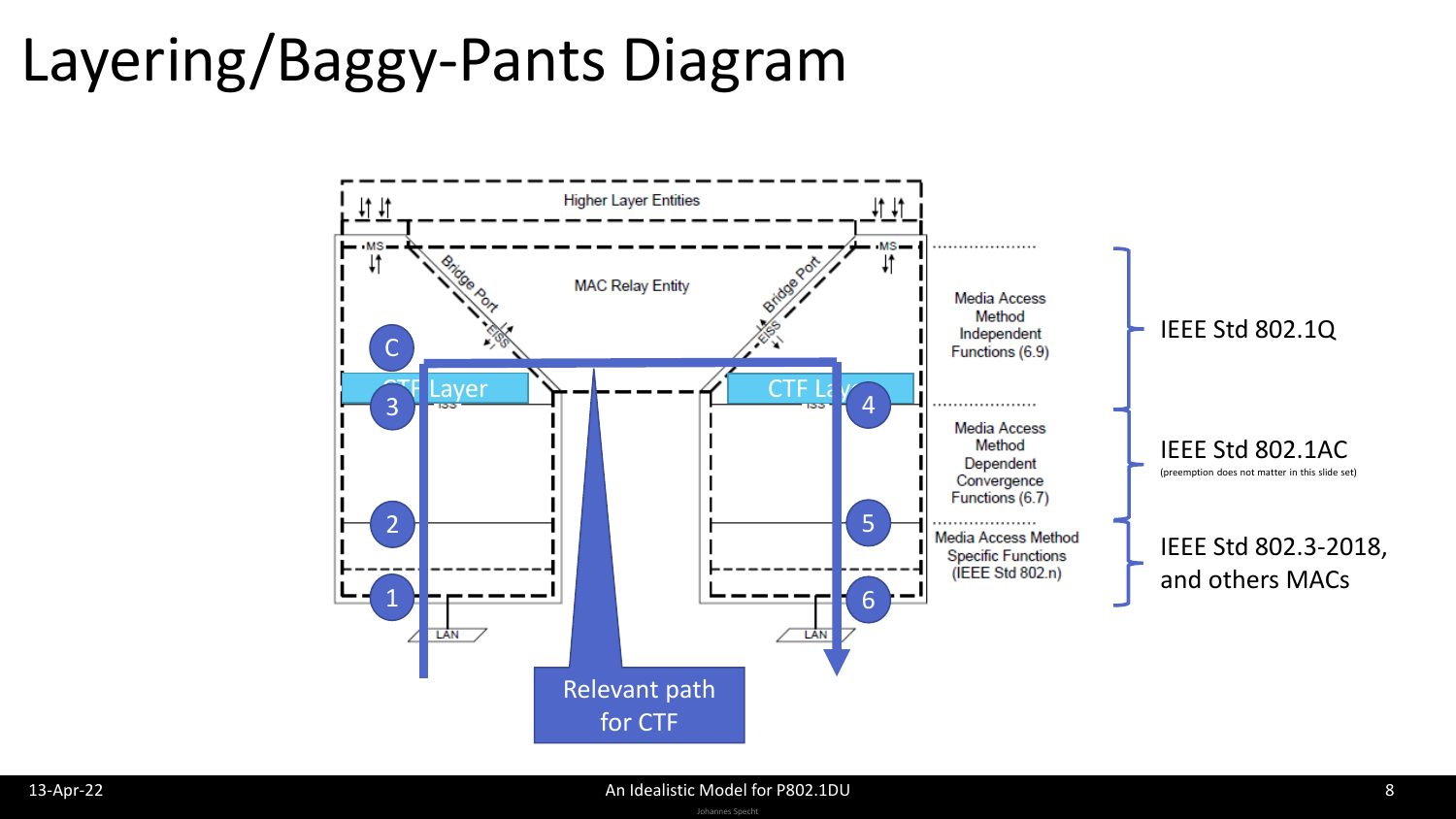## Linearized View - Description

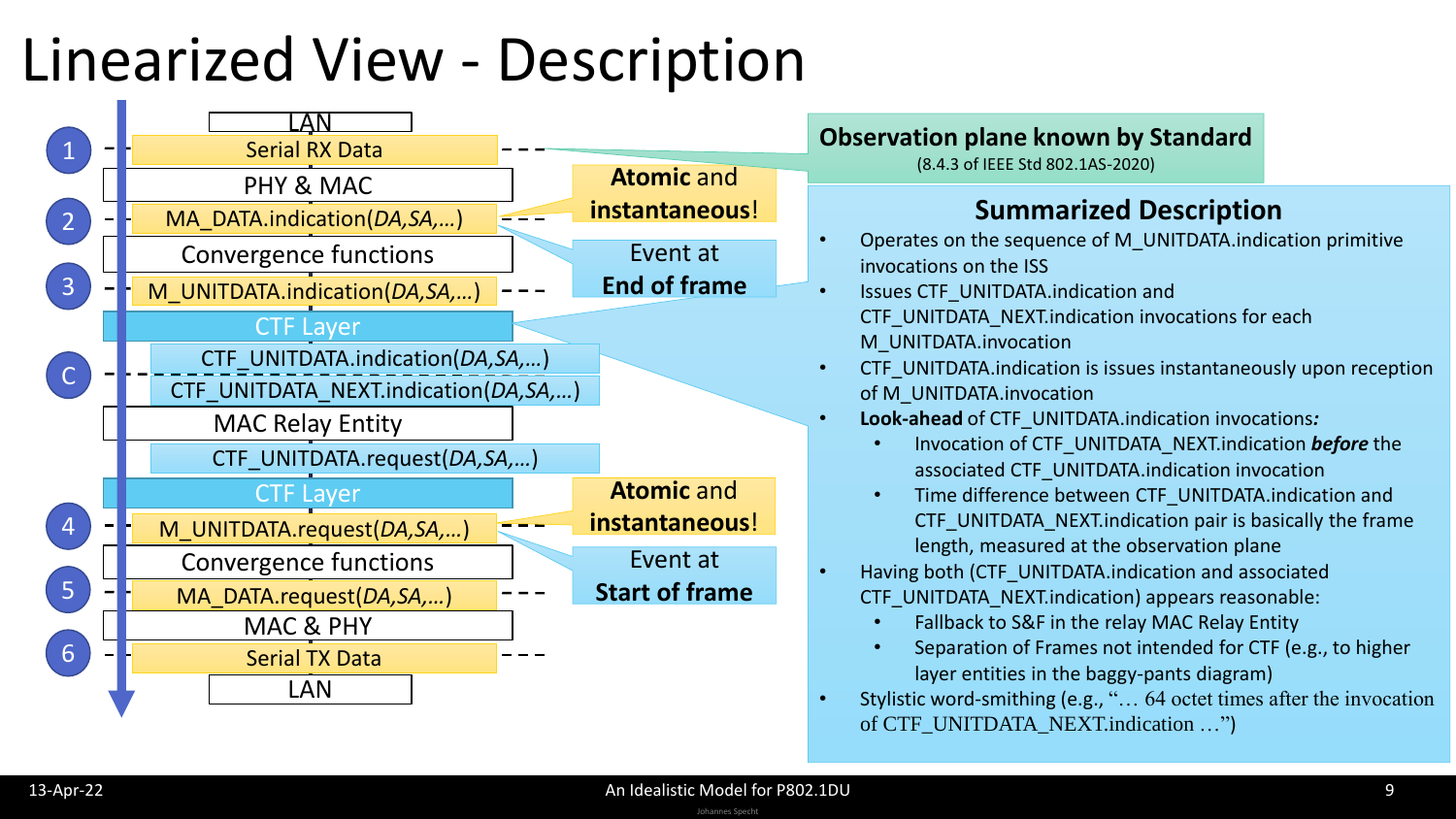### Linearized View - Simplified Illustration

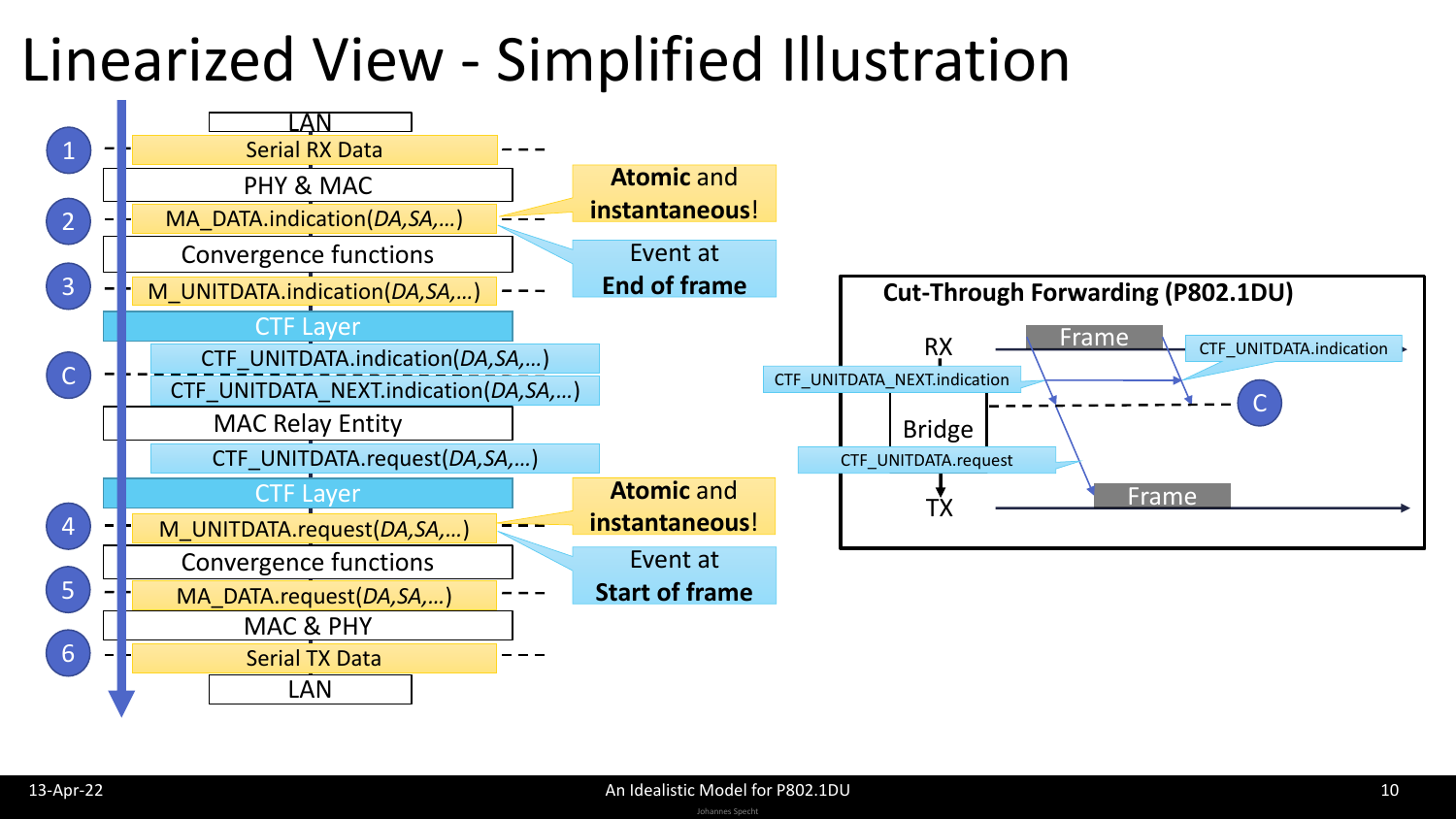## Doesn't this violate Physics?

- Probably in the world of **implementations**, but this is an idealistic **model**. There is no need for models to follow such physical rules.
- Other aspects in 802 models sometimes narrow physical realities, for example, *instantaneous* events:
	- Instantaneous ≈ no perceivable progress in time
		- $\rightarrow$  Depends on the resolution
	- Example resolutions:
		- 1. During a **0.0 seconds** time interval (idealized, but impossible in implementations)
		- 2. During a **single clock cycle** in an RTL model (depends on the clock frequency)
		- 3. During a **single assignment** statement in C/C++ code (depends on number of CPU instructions, **clock cycles** per CPU instruction, …)
		- 4. During a **single octet time** on the wire (depends on the link speed)
		- 5. During a **single frame** on the wire (depends on the frame length)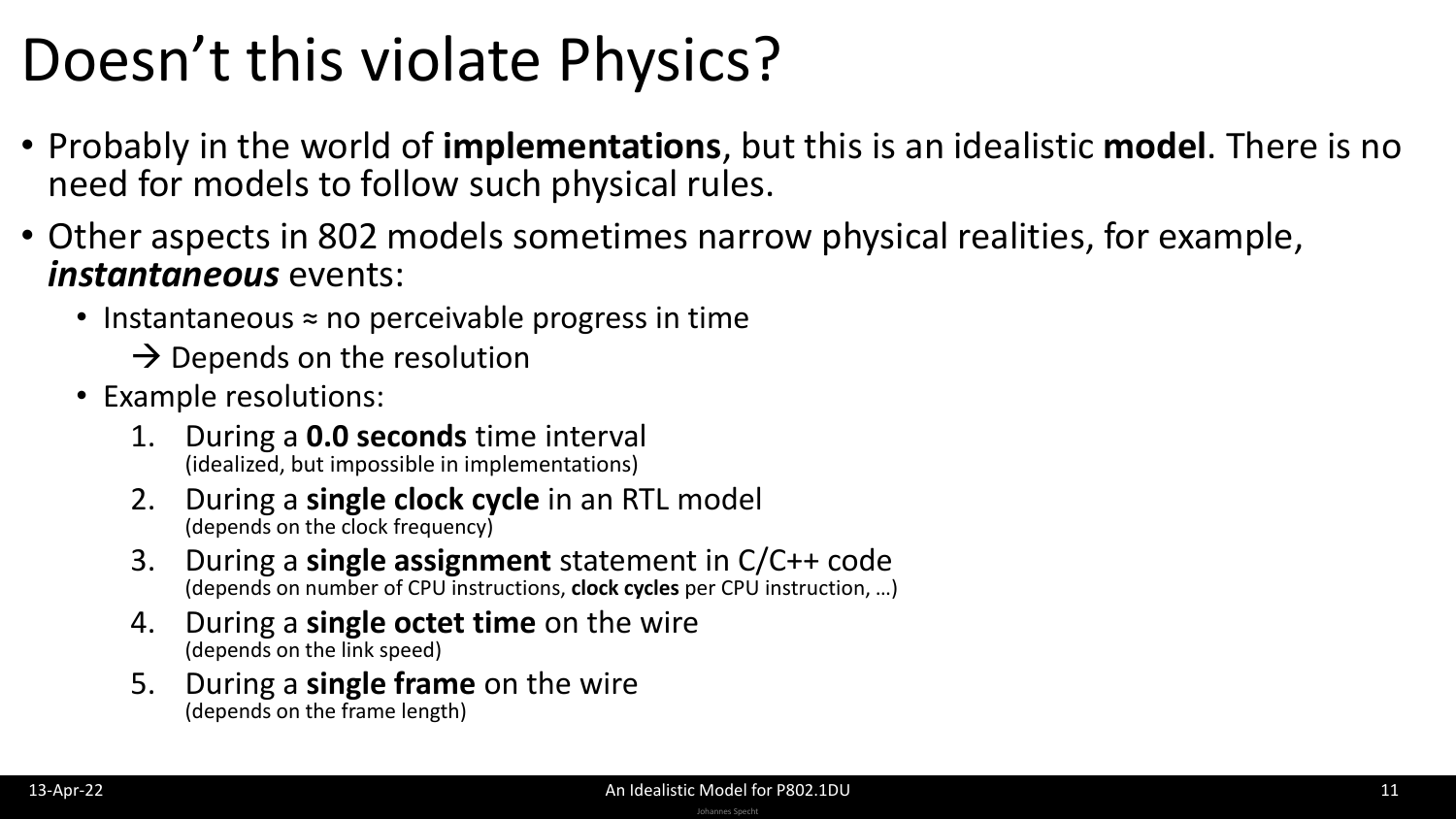### Look-aheads in IEEE 802 Standards

### ➢**It may be uncommon for an IEEE 802.1 Standard …**

### ➢**… but it exists in other IEEE 802 Standards**

| IEEE Std 802.3-2018<br>Reference | <b>Name</b>       | <b>Description</b>                                                                                                                                                                                                                                                                                                                                                                                                                                                                                                                                                                                                                                                                                                                                                                                                                                                                                      |
|----------------------------------|-------------------|---------------------------------------------------------------------------------------------------------------------------------------------------------------------------------------------------------------------------------------------------------------------------------------------------------------------------------------------------------------------------------------------------------------------------------------------------------------------------------------------------------------------------------------------------------------------------------------------------------------------------------------------------------------------------------------------------------------------------------------------------------------------------------------------------------------------------------------------------------------------------------------------------------|
| 36.2.5.1.4                       | check_end         | Prescient End_of_Packet and Carrier_Extend function used by the PCS Receive process to set RX_ER and RXD<7:0> signals. The check_end function returns the current and next two<br>codegroups in $rx$ code-group $<9:0>$ .                                                                                                                                                                                                                                                                                                                                                                                                                                                                                                                                                                                                                                                                               |
| 48.2.6.1.4                       | check_end         | Prescient Terminate function used by the PCS Receive process to set the RXD<31:0> and RXC<3:0> signals to indicate Error if a running disparity error was propagated to any Idle code-<br>groups in $  T  $ , or to the column following $  T  $ . The XGMII Error control character is returned<br>in all lanes less than n in $  T  $ , where n identifies the specific Terminate ordered-set $  T  $ , for which a running disparity error or any code-groups other than $/A$ or $/K$ are recognized in the column<br>following   T  . The XGMII Error control character is also returned in all lanes greater than n in the column prior to   T  , where n identifies the specific Terminate ordered-set   Tn  , for which a<br>running disparity error or any code group other than /K/ is recognized in the corresponding lane of  T  . For all other lanes the value set previously is retained. |
| 49.2.13.2.3                      | IR TYPE NEXT      | Prescient end of packet check function. It returns the R_BLOCK_TYPE of the rx_coded vector immediately following the current rx_coded vector.                                                                                                                                                                                                                                                                                                                                                                                                                                                                                                                                                                                                                                                                                                                                                           |
| 55.3.6.2.4                       |                   | TYPE_NEXT Prescient end of packet check function. It returns the R_BLOCK_TYPE of the rx_coded vector immediately following the current rx_coded vector.                                                                                                                                                                                                                                                                                                                                                                                                                                                                                                                                                                                                                                                                                                                                                 |
| 55.3.6.2.4                       |                   | T_TYPE_NEXT Prescient end of packet check function. It returns the FRAME_TYPE of the tx_raw vector immediately following the current tx_raw vector.                                                                                                                                                                                                                                                                                                                                                                                                                                                                                                                                                                                                                                                                                                                                                     |
| 65.2.3.4.5                       | check ahead tx    | Prescient function used by the FEC Transmit process to find the Start_of_Packet in order to replace the Start_of_Packet and its two preceding IDLE ordered sets with /S_FEC/.                                                                                                                                                                                                                                                                                                                                                                                                                                                                                                                                                                                                                                                                                                                           |
| 65.2.3.4.5                       | kheck ahead rx    | <b>Prescient function</b> used by the FEC Receive process to find the /S_FEC/ and /T_FEC/, with fewer than d/2 errors.                                                                                                                                                                                                                                                                                                                                                                                                                                                                                                                                                                                                                                                                                                                                                                                  |
| 82.2.19.2.3                      | R TYPE NEXT       | This function classifies the 66-bit rx_coded vector that immediately follows the current rx_coded<65:0> vector as belonging to one of the five types defined in R_TYPE, depending on its<br>contents. It is intended to perform a <b>prescient</b> end of packet check. The classification results are returned via the r_block_type_next variable.                                                                                                                                                                                                                                                                                                                                                                                                                                                                                                                                                     |
| 99.4.7.4                         | <b>MIN REMAIN</b> | Prescient function to check if enough octets of the current pMAC packet remain meet the minimum fragment requirement after preemption. Produces a Boolean value as follows:<br>$TRUE \geq$ = minFrag octets are left to transmit<br><b>FALSE</b> Otherwise                                                                                                                                                                                                                                                                                                                                                                                                                                                                                                                                                                                                                                              |
| 99.4.7.4                         | RX_MCRC_CK        | Prescient function returning a Boolean value. The value is TRUE if rPLS_DATA_VALID.indication with a value of DATA_NOT_VALID will be received after the next 32<br>rPLS_DATA.indication primitives and the next 32 rPLS_DATA.indications equal the computed mCRC result for the preemptable packet being received. It is FALSE otherwise.                                                                                                                                                                                                                                                                                                                                                                                                                                                                                                                                                               |
| 99.4.7.4                         | <b>SFD DET</b>    | <b>Prescient function</b> returning a Boolean value. The value is TRUE if an 8-bit vector produced from the next eight pPLS_DATA.request primitives contains an SFD.                                                                                                                                                                                                                                                                                                                                                                                                                                                                                                                                                                                                                                                                                                                                    |
| 113.3.6.2.4                      | R_TYPE_NEXT       | <b>Prescient</b> end of packet check function. It returns the R_BLOCK_TYPE of the rx_coded vector immediately following the current rx_coded vector.                                                                                                                                                                                                                                                                                                                                                                                                                                                                                                                                                                                                                                                                                                                                                    |
| 113.3.6.2.4                      | TYPE NEXT         | <b>Prescient</b> end of packet check <b>function</b> . It returns the FRAME_TYPE of the tx_raw vector immediately following the current tx_raw vector.                                                                                                                                                                                                                                                                                                                                                                                                                                                                                                                                                                                                                                                                                                                                                  |
| 119.2.6.2.3                      | R_TYPE_NEXT       | This function classifies the 66-bit rx_coded vector that immediately follows the current rx_coded<65:0> vector as belonging to one of the five types defined in R_TYPE, depending on its<br>contents. It is intended to perform a <b>prescient</b> end of packet check. The classification results are returned via the r_block_type_next variable.                                                                                                                                                                                                                                                                                                                                                                                                                                                                                                                                                     |
| 126.3.6.2.4                      |                   | R_TYPE_NEXT Prescient end of packet check function. It returns the R_BLOCK_TYPE of the rx_coded vector immediately following the current rx_coded vector.                                                                                                                                                                                                                                                                                                                                                                                                                                                                                                                                                                                                                                                                                                                                               |

#### **Note**: One stylistic method for describing look-ahead in an IEEE 802 Standard is via "prescient functions", as found in IEEE Std 802.3-2018.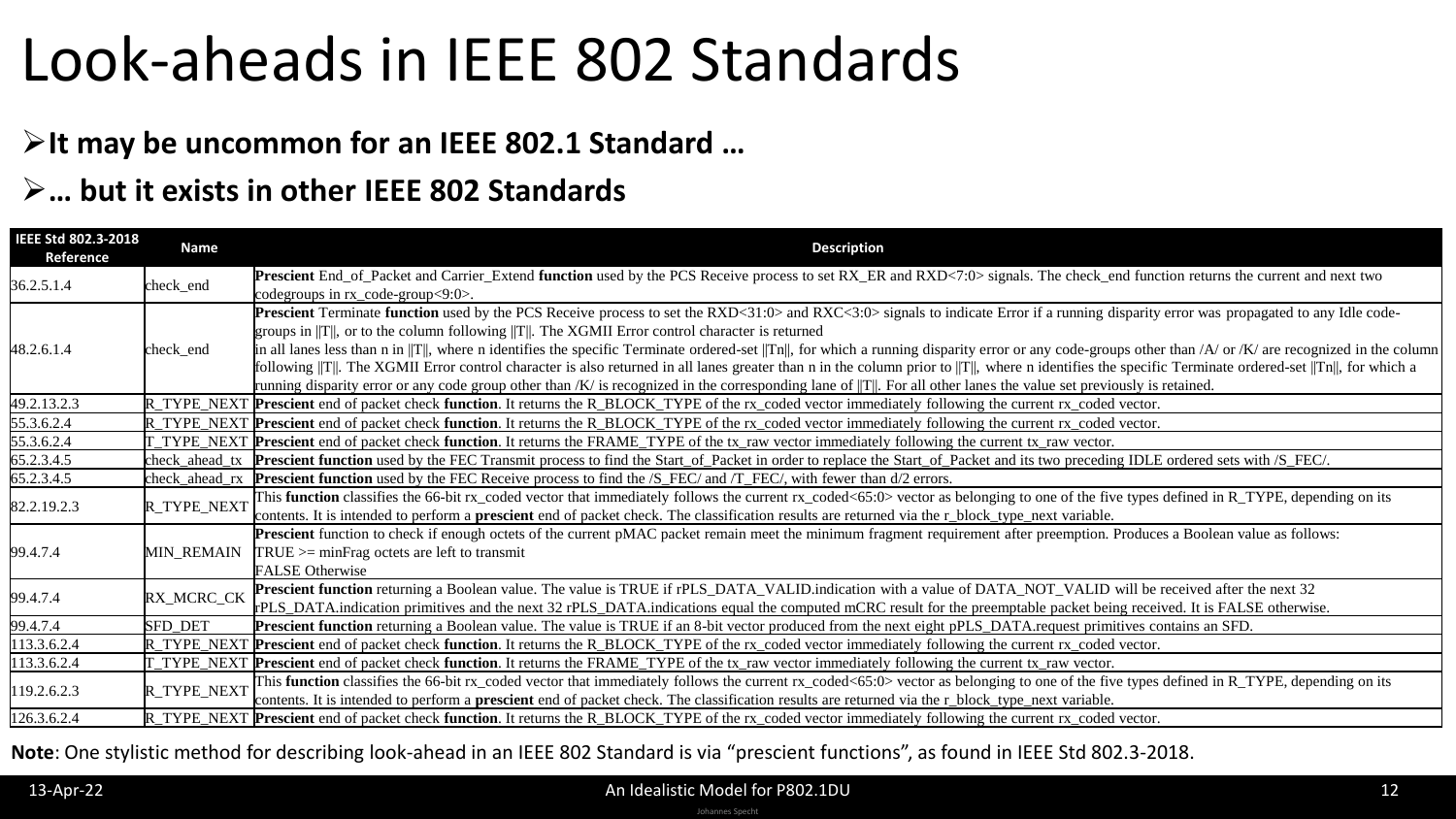## A Different View of the Stack (and Upside Down)



| IEEE Std 802.1DU-20xx<br>Reference | Name                              | Direction | Laver            | Media Type   |
|------------------------------------|-----------------------------------|-----------|------------------|--------------|
| < <tbs>&gt;</tbs>                  | CTF_UNITDATA_NEXT.<br>lindication | Receive   | <b>CTF Layer</b> | $K < TBS$ >> |

| IEEE Std 802.3-2018<br>Reference | Name              | <b>Direction</b> | Laver            | Media Type |
|----------------------------------|-------------------|------------------|------------------|------------|
| 99.4.7.4                         | <b>RX MCRC CK</b> | Receive          | <b>MAC MERGE</b> | Generic    |

| IEEE Std 802.3-2018<br>Reference | Name                   | Direction | Laver           | Media Type   |
|----------------------------------|------------------------|-----------|-----------------|--------------|
| 65.2.3.4.5                       | check_ahead_rx Receive |           | IRECONCILIATION | $1000BASE-X$ |

| IEEE Std 802.3-2018<br>Reference | <b>Name</b>        | <b>Direction</b> | Layer      | <b>Media Type</b>         |
|----------------------------------|--------------------|------------------|------------|---------------------------|
| 36.2.5.1.4                       | check end          | Receive          | <b>PCS</b> | 1000BASE-X                |
| 48.2.6.1.4                       | check_end          | Receive          | <b>PCS</b> | 10GBASE-X                 |
| 49.2.13.2.3                      | R TYPE NEXT        | Receive          | <b>PCS</b> | 10GBASE-R                 |
| 55.3.6.2.4                       | R TYPE NEXT        | Receive          | <b>PCS</b> | 10GBASE-T                 |
| 82.2.19.2.3                      | R TYPE NEXT        | Receive          | <b>PCS</b> | 40GBASE-R and 100GBASE-R  |
| 113.3.6.2.4                      | R TYPE NEXT        | Receive          | <b>PCS</b> | 25GBASE-T                 |
| 119.2.6.2.3                      | R TYPE NEXT        | Receive          | <b>PCS</b> | 200GBASE-R and 400GBASE-R |
| 126.3.6.2.4                      | <b>R TYPE NEXT</b> | Receive          | <b>PCS</b> | 2.5GBASE-T and 5GBASE-T   |

**Note:** Transmit path omitted.

Johannes Specht 13-Apr-22 **An Idealistic Model for P802.1DU** 13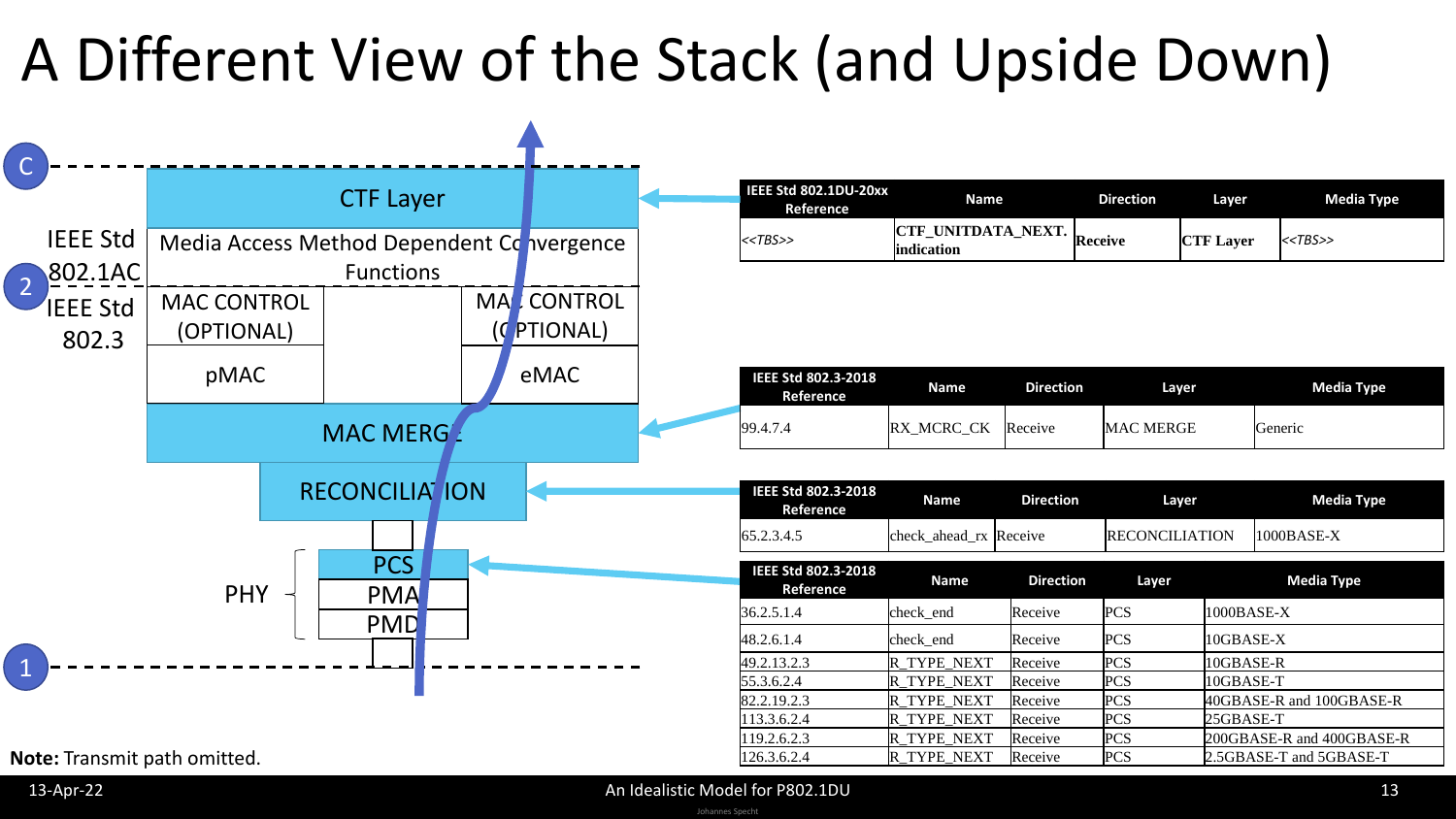### Examples on different layers

### **Example from the MAC Merge Layer**

| <b>Name</b> | Description                                                               |
|-------------|---------------------------------------------------------------------------|
|             | <b>Prescient function</b> returning a Boolean value. The value is TRUE if |
|             | rPLS_DATA_VALID.indication with a value of DATA_NOT_VALID                 |
| RX_MCRC_CK  | will be received after the next 32 rPLS_DATA.indication primitives        |
|             | and the next 32 rPLS_DATA.indications equal the computed mCRC             |
|             | result for the preemptable packet being received. It is FALSE             |
|             | otherwise.                                                                |



### **Example for Cut-Through Forwarding**

In absence of interfering transmissions, a CTF\_UNITDATA\_NEXT.indication results in a CTF\_UNITDATA.request invocation at the transmission port after a duration of 64 octet times at the observation plane (8.4.3 of IEEE Std 802.1AS-2020) of the associated reception port.

### → Implementers should know what to do: → Implementers should know what to do:



#### **Notes:**

- Examples are simplified for easier illustration.
- Decisions on technical and editorial of an IEEE 802 Standard developed in P802.1DU are subject to the regular Stds development process.

#### 13-Apr-22 **An Idealistic Model for P802.1DU** 14

Johannes Specht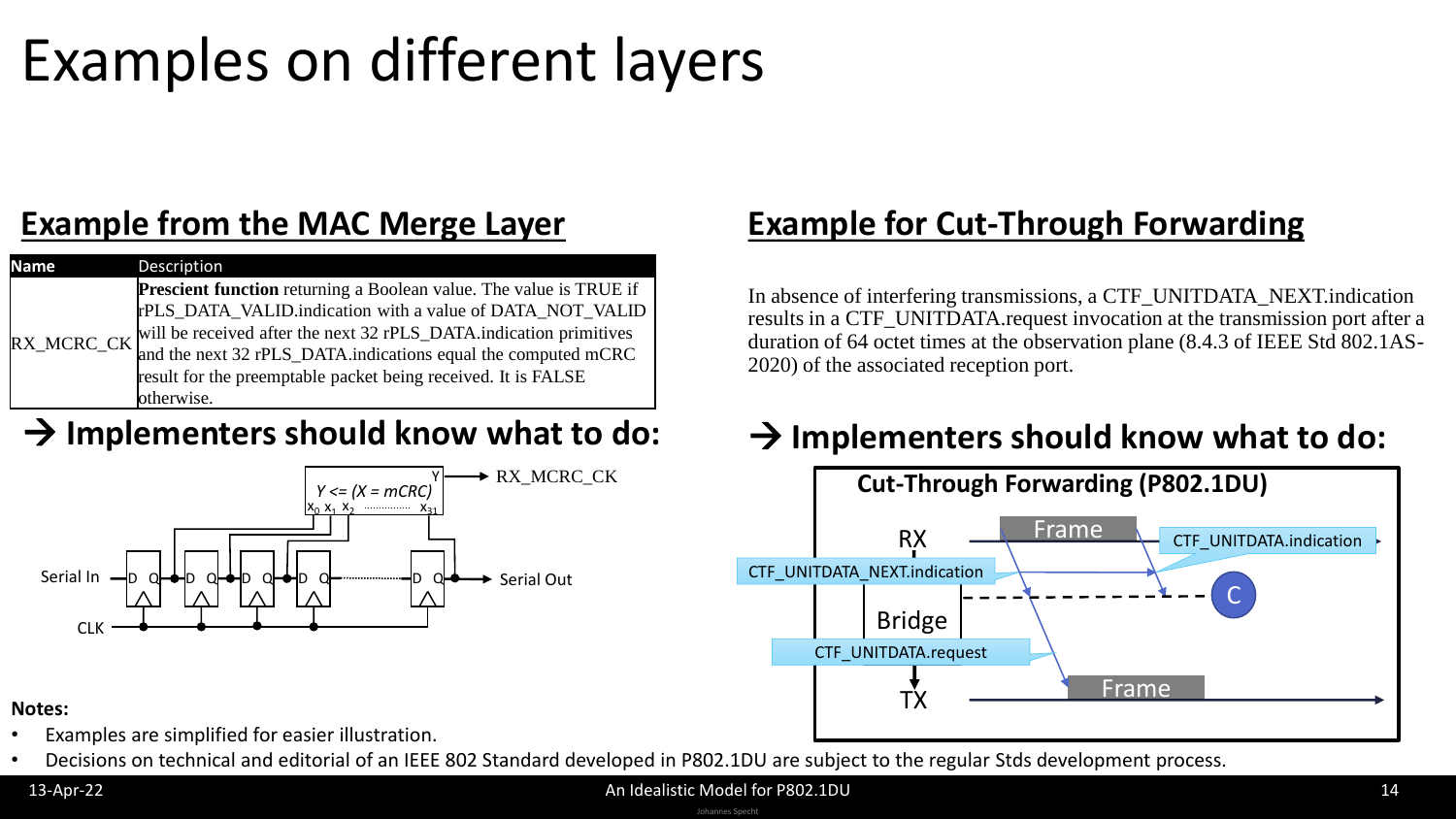## Summary

- The previous slides illustrated a modelling approach CTF, which assumes an idealized modelling world, further away from implementation realities. The [modelling approach in https://www.ieee802.org/1/files/public/docs2021/new](https://www.ieee802.org/1/files/public/docs2021/new-specht-ctf-802-1-1121-v01.pdf)specht-ctf-802-1-1121-v01.pdf is closer to implementation realities.
- Either of both modelling approaches can be used by WG 802.1 to specify the identical external visible behavior of CTF bridges.
- The two modelling approaches do not stand into competition. Instead, they demonstrate a spectrum of options for Stds development.